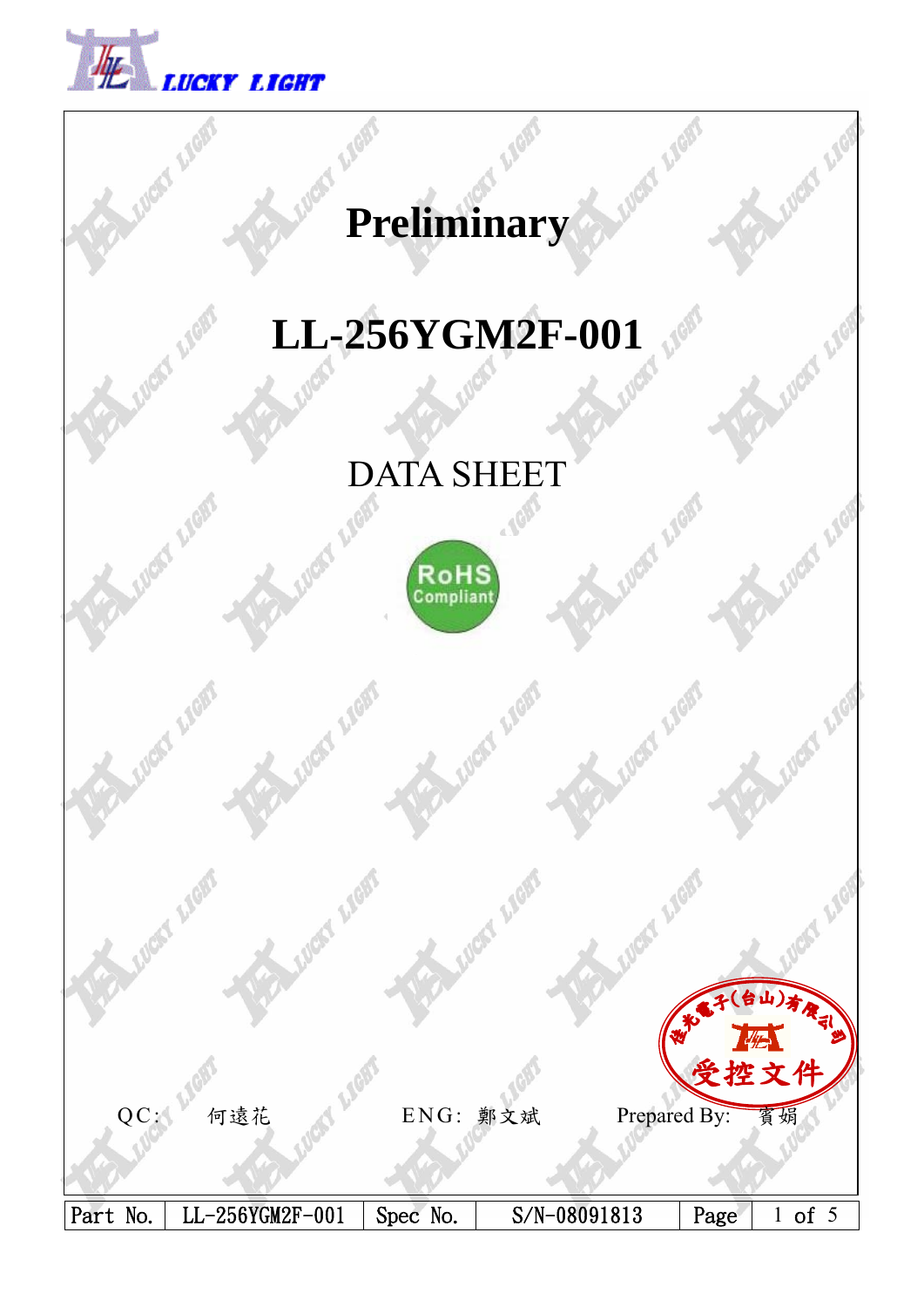



- $\triangleq$  2 $\times$ 5mm rectangular package
- ♦ General purpose leads
- ♦ Pb-free

## **Package Dimensions:**



LUCKY LIGY

 $2.0(0.079)$ 

 $-0.5$  (.02)

**LUGIST** 



| Part NO.                       | <b>Chip Material</b> |       | Lens Color     | <b>Emission Color</b> |  |
|--------------------------------|----------------------|-------|----------------|-----------------------|--|
| LL-256YGM2F-00  Green   Yellow |                      |       | White Diffused | Red & Green           |  |
|                                | Gap                  | GaAsP |                |                       |  |

## **Notes:**

- 1. All dimensions are in millimeters (inches).
- 2. Tolerance is  $\pm 0.25$ mm (.010") unless otherwise noted.
- 3. Protruded resin under flange is 1.0mm (.04") max.
- 4. Lead spacing is measured where the leads emerge from the package.
- **5.** Specifications are subject to change without notice.
- **6.** This data-sheet only valid for six months.

Part No. | LL-256YGM2F-001 | Spec No. | S/N-08091813 | Page | 2 of 5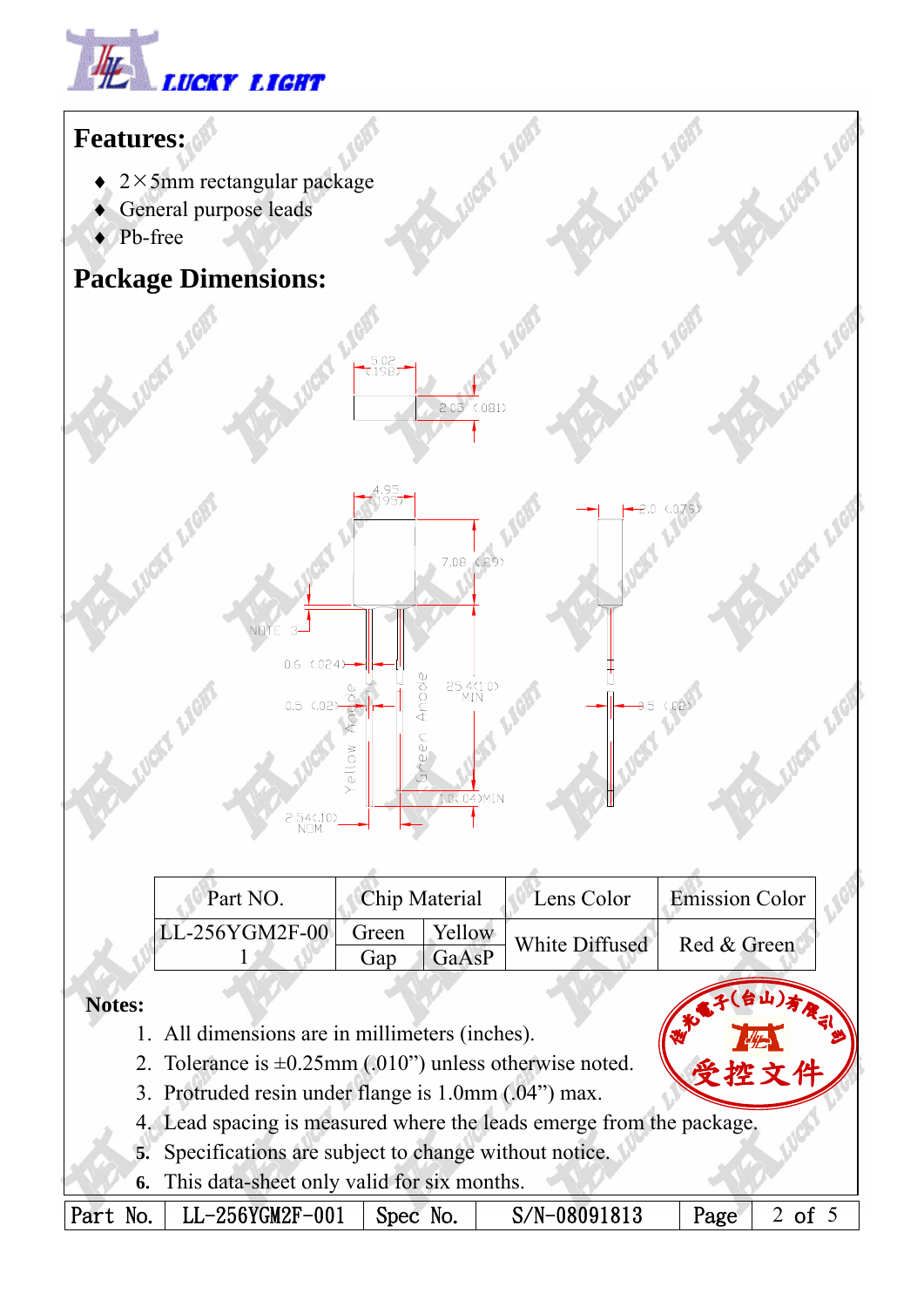

|                 | Absolute Maximum Ratings at Ta=25℃                                  |          |                 |                 |                    |                       |
|-----------------|---------------------------------------------------------------------|----------|-----------------|-----------------|--------------------|-----------------------|
|                 | Parameter                                                           |          | <b>MAX</b>      |                 |                    | Unit                  |
|                 | Power Dissipation                                                   |          | Green<br>Yellow | 130<br>90       |                    | mW                    |
|                 | <b>Peak Forward Current</b><br>(1/10 Duty Cycle, 0.1ms Pulse Width) |          | 100             |                 |                    | mA                    |
|                 | <b>Continuous Forward Current</b>                                   |          | Green<br>Yellow | 50<br>35        |                    | mA                    |
|                 | Derating Linear From 50°C                                           |          | 0.4             |                 |                    | $mA$ <sup>°</sup> $C$ |
| Reverse Voltage |                                                                     |          | 5               |                 |                    | $\rm V$               |
|                 | <b>Operating Temperature Range</b>                                  |          |                 | -30°C to +80°C  |                    |                       |
|                 | <b>Storage Temperature Range</b>                                    |          |                 | -40°C to +100°C |                    |                       |
|                 | <b>Lead Soldering Temperature</b><br>$[4mm(.157")$ From Body]       |          |                 |                 | 280℃ for 5 Seconds |                       |
|                 |                                                                     |          |                 |                 |                    |                       |
|                 | Y LIGH!                                                             |          |                 |                 |                    | (台山)有限司               |
|                 |                                                                     |          |                 |                 |                    | 控文件                   |
| Part No.        | LL-256YGM2F-001                                                     | Spec No. | S/N-08091813    |                 | Page               | 3 of 5                |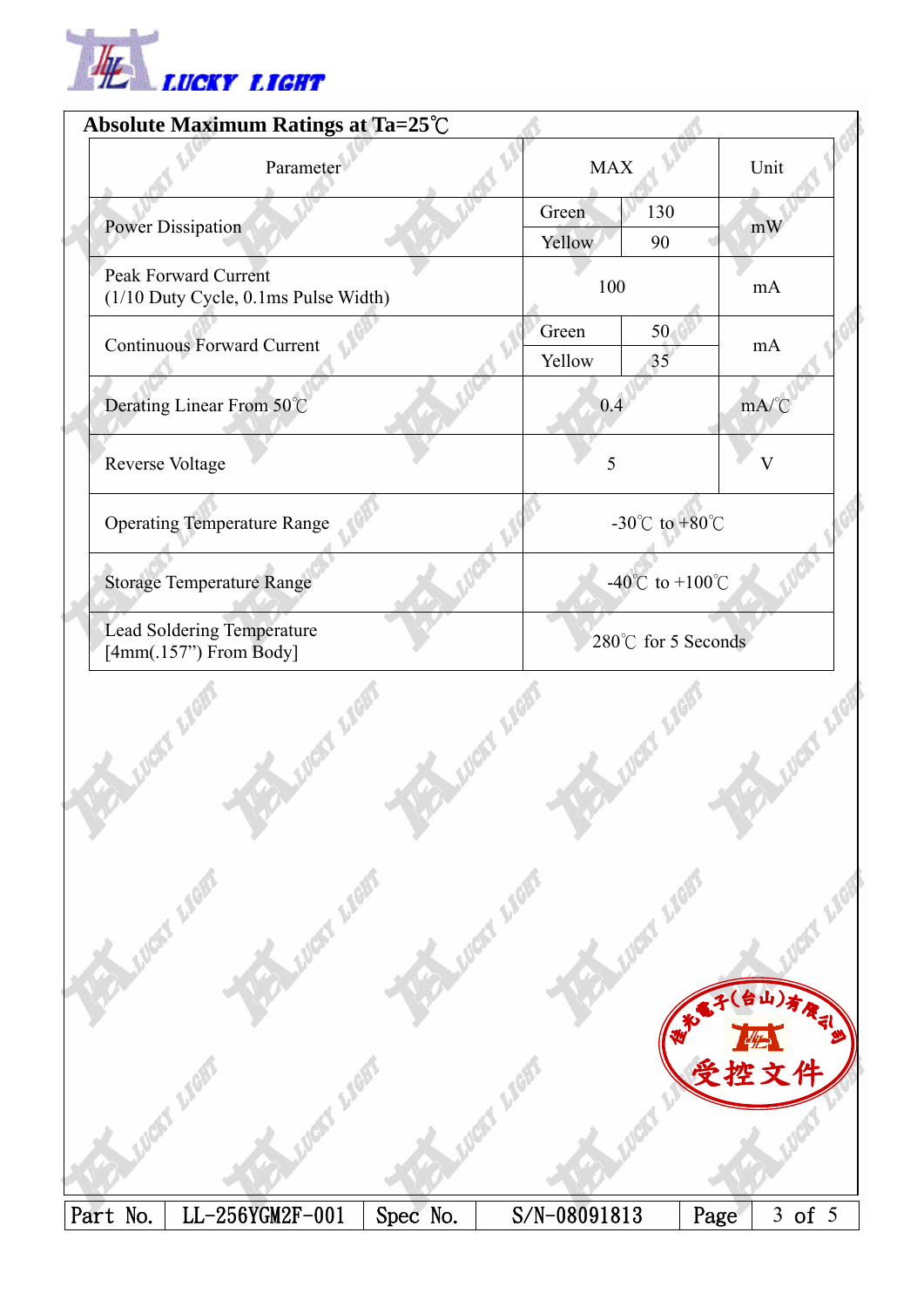

|  | Electrical Optical Characteristics at Ta=25°C |                       |                   |                |                |      |         |                |  |
|--|-----------------------------------------------|-----------------------|-------------------|----------------|----------------|------|---------|----------------|--|
|  | Parameter                                     | Symbol                | Emitting<br>Color | Min.           | Typ.           | Max. | Unit    | Test Condition |  |
|  | Luminous Intensity                            | Iv                    | Green             | $\overline{4}$ | 9              |      | mcd     | $I_F = 20mA$   |  |
|  |                                               |                       | Yellow            | $\overline{2}$ | $\overline{4}$ |      |         | Note 1         |  |
|  | <b>Viewing Angle</b>                          | $2\theta_{1/2}$       | Green             | 170            | 180            |      | Deg     | Note 2         |  |
|  |                                               |                       | Yellow            | 170            | 180            |      |         |                |  |
|  | <b>Peak Emission</b><br>Wavelength            | $\lambda p$           | Green             | 563            | 568            | 573  | nm      | $I_F = 20mA$   |  |
|  |                                               |                       | Yellow            | 583            | 588            | 593  |         |                |  |
|  | Dominant Wavelength                           | $\lambda d$           | Green             | 565            | 570            | 575  | nm      | $I_F = 20mA$   |  |
|  |                                               |                       | Yellow            | 585            | 590            | 595  |         | Note 3         |  |
|  | Spectral Line Half-Width                      | $\triangle$ $\lambda$ | Green             | 25             | 30             | 35   | nm      | $I_F = 20mA$   |  |
|  |                                               |                       | Yellow            | 30             | 35             | 40   |         |                |  |
|  | Forward Voltage                               | $V_{F}$<br>$I_R$      | Green             | 1.7            | 2.2            | 2.6  | V       | $I_F = 20mA$   |  |
|  |                                               |                       | Yellow            | 1.6            | 2.1            | 2.5  |         |                |  |
|  | <b>Reverse Current</b>                        |                       | Green             |                |                | 10   | $\mu A$ | $V_R = 5V$     |  |
|  |                                               |                       | Yellow            |                |                |      |         | Note 4         |  |

Notes:

- 1. Luminous intensity is measured with a light sensor and filter combination that approximates the CIE eye-response curve.
- 2.  $\theta_{1/2}$  is the off-axis angle at which the luminous intensity is half the axial luminous intensity.
- 3. The dominant wavelength  $(\lambda d)$  is derived from the CIE chromaticity diagram and the single wavelength which defines the color of the device.
- 4. Reverse current  $(I_R)$  cannot be measure of this type LED.
- 5. Forward voltage measurement allowance is  $\pm 0.1V$
- 6. Luminous Intensity Measurement Allowance is  $\pm$  10%.

Part No. | LL-256YGM2F-001 | Spec No. | S/N-08091813 | Page | 4 of 5